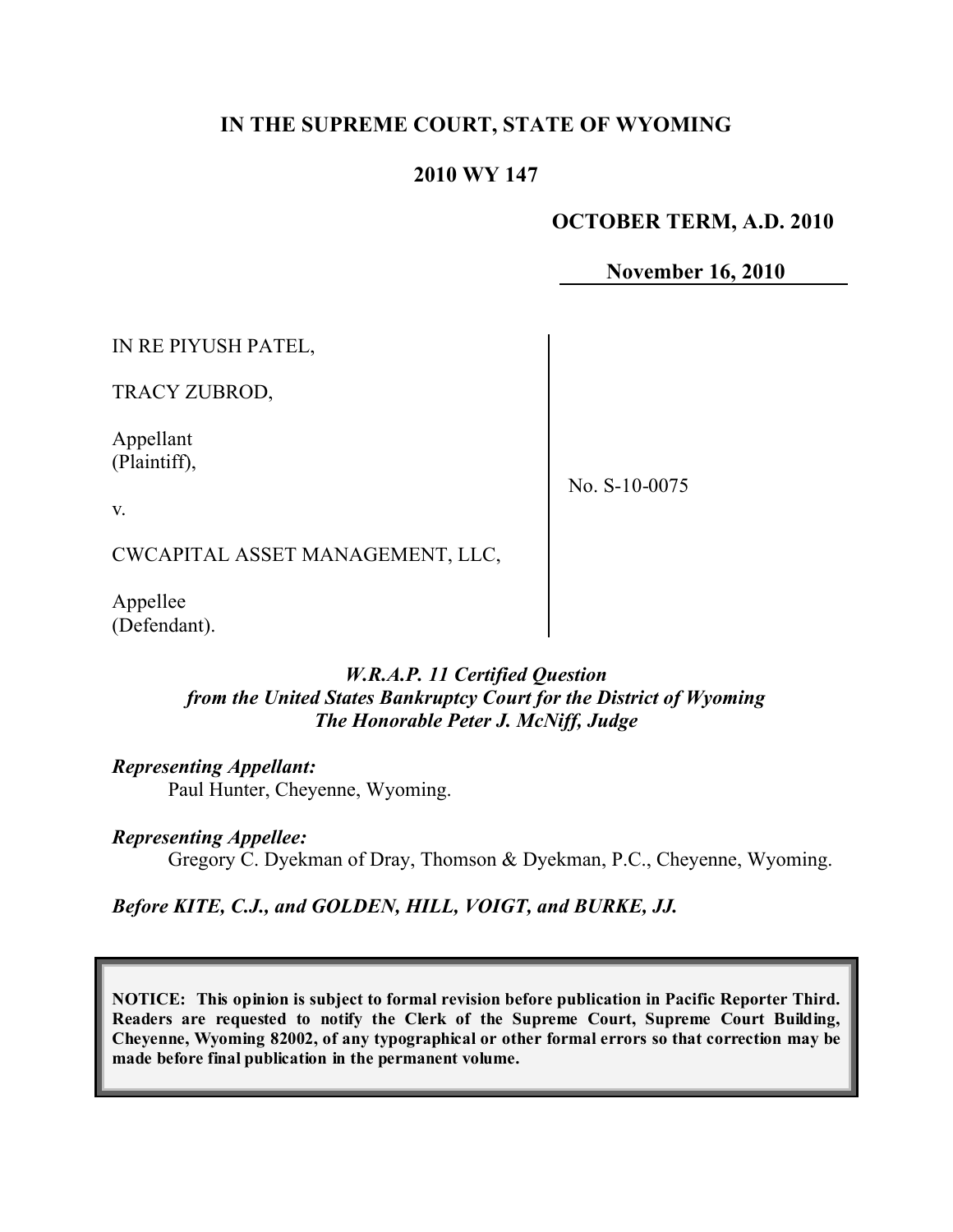#### **VOIGT**, **Justice**.

[¶1] A two-part question relating to service of writs of execution, pursuant to Wyo. Stat. Ann. § 1-19-103 (LexisNexis 2009), was certified to this Court from the United States Bankruptcy Court for the District of Wyoming. The first question—which we answer in the positive—is whether service of a writ of execution is valid when made on a corporation's registered agent where a corporate officer is not present when service is attempted. The second question—which we answer in the negative—is whether service of a writ of execution is valid when made on a law partner of the corporation's registered agent.

#### **ISSUES**

[¶2] Although presented as one certified question, there are actually two questions for this Court to answer<sup>1</sup>:

1. Is a security interest in corporate stock perfected, pursuant to Wyo. Stat. Ann. § 1-19-103, when service of a writ of execution is made on the corporation's registered agent because a corporate officer is not present when service is attempted?

2. Is a security interest in corporate stock perfected, pursuant to Wyo. Stat. Ann. § 1-19-103, when service of a writ of execution is made on a law partner of the corporation's registered agent?

## **FACTS<sup>2</sup>**

[¶3] CWCapital Asset Management, LLC (CWCapital) received a money judgment against Piyush Patel (Patel). Patel owned 100% of the stock of P&P, Inc., and 50% of the stock of PJP Enterprises, Inc., and was the president of both corporations. CWCapital had the sheriff attempt to serve two writs of execution on Patel, as the corporations' president, in order to levy against his shares of stock in both corporations to satisfy the money judgment. Patel was neither at his business office nor his home when service was attempted, so the sheriff served both writs on Timothy Kingston, who was the registered

l

<sup>&</sup>lt;sup>1</sup> The certified question was presented as:

Whether service of the writs of execution regarding shares of stock of two corporations upon the registered agent for one corporation and partner to the registered agent for the other corporation was sufficient to give the creditor a perfected security interest in the corporate shares under Wyo. Stat. §§§ 1-19-103, 1-17-302 and 1-19-107.

<sup>&</sup>lt;sup>2</sup> This case comes before the Court as a certified question from the United States Bankruptcy Court for the District of Wyoming, pursuant to W.R.A.P. 11. When reviewing certified questions "we rely upon the facts presented by the certifying court." *Miech v. Sheridan County, Wyo.*, 2002 WY 178, ¶ 2, 59 P.3d 143, 145 (Wyo. 2002).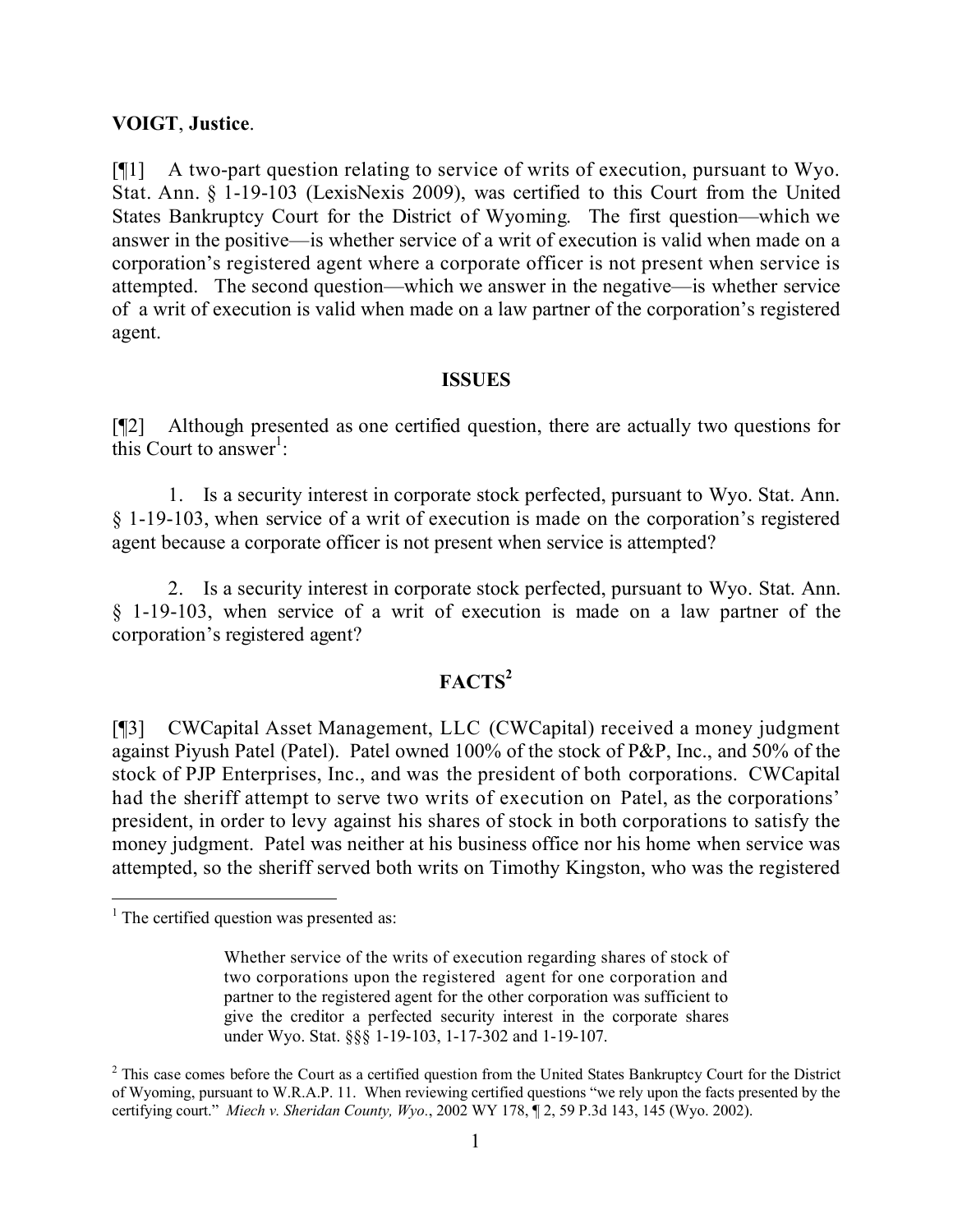agent for service of process for PJP Enterprises, Inc. At the time process was served on Kingston, he was the law partner of Charles Graves, who was the registered agent for P&P, Inc.

[¶4] In March 2009, Patel filed a Chapter 11 reorganization bankruptcy, which was later converted to a Chapter 7 liquidation bankruptcy and a trustee was appointed. After CWCapital objected to Patel's use of cash collateral, the trustee filed an adversary proceeding requesting that the bankruptcy court find that CWCapital had failed to perfect its interest in the stock from either corporation. That filing led to this certification.

## **DISCUSSION**

## *Is a security interest in corporate stock perfected, pursuant to Wyo. Stat. Ann. § 1-19-103, when service of a writ of execution is made on the corporation's registered agent because a corporate officer is not present when service is attempted?*

[¶5] The trustee argues that CWCapital never perfected a security interest in the debtor's corporate stock because service of the writ of execution did not comply with Wyo. Stat. Ann. § 1-19-103. Wyo. Stat. Ann. § 1-19-103 provides as follows:

> To levy execution or attachment on rights or shares in a corporation, the officer making the levy shall leave a true copy of the writ, **with any officer of the corporation and if there is no officer, then with the resident manager or agent thereof**, together with the officer's certificate stating that he levies upon and takes in execution or attachment the rights or shares to satisfy the writ.

(Emphasis added.) The trustee contends that service on the corporation's registered agent was invalid because service on a registered agent is proper only where there is no corporate officer, not where one exists but simply is not present or cannot be found.

[¶6] In interpreting the intent of Wyo. Stat. Ann. § 1-19-103, we must apply our general rules of statutory construction, which we have identified as follows:

> Our paramount consideration is the legislature's intent as reflected in the plain and ordinary meaning of the words used in the statute. Initially, we determine whether the statute is clear or ambiguous.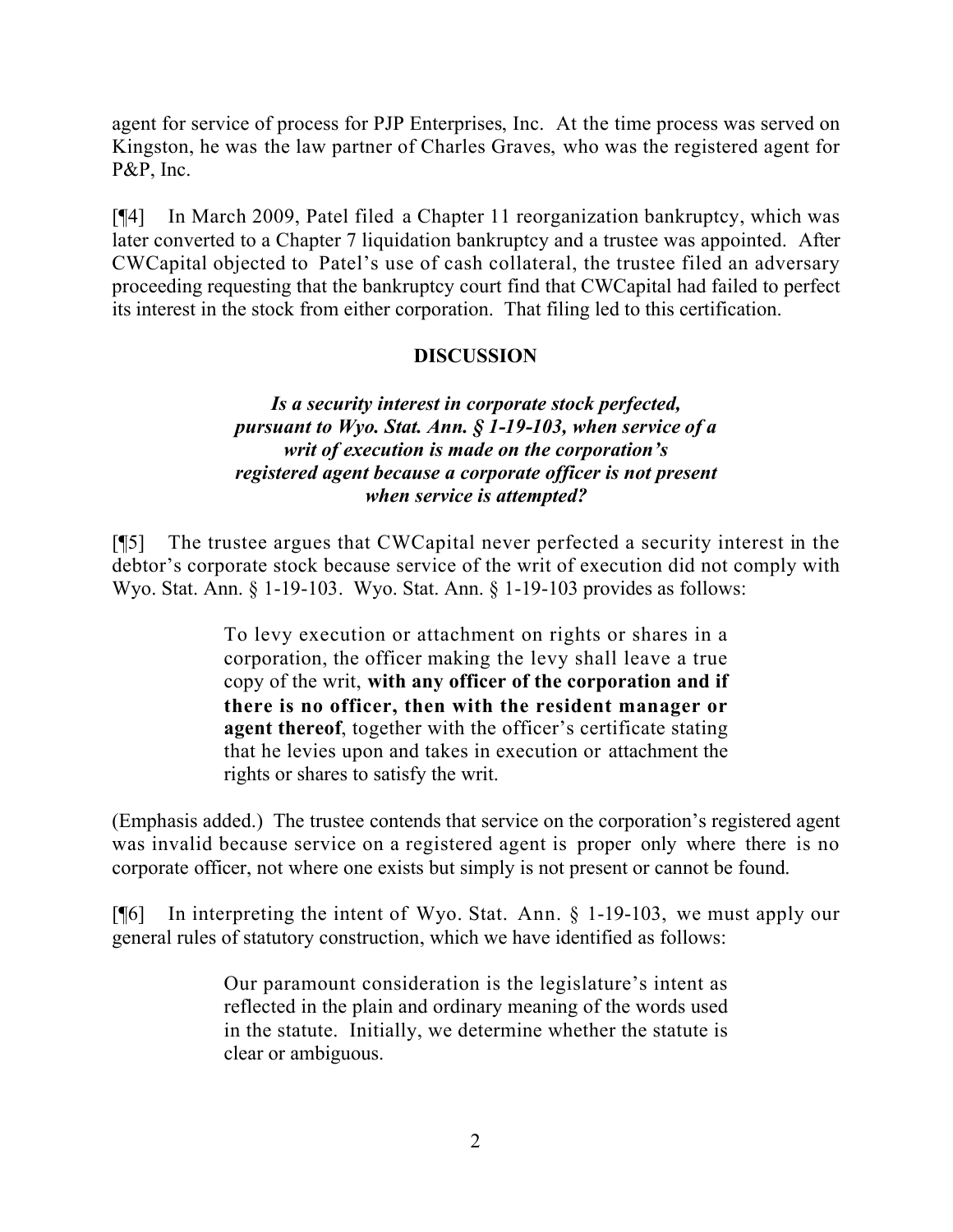A statute is clear and unambiguous if its wording is such that reasonable persons are able to agree on its meaning with consistency and predictability. Conversely, a statute is ambiguous if it is found to be vague or uncertain and subject to varying interpretations. If we determine that a statute is clear and unambiguous, we give effect to the plain language of the statute.

[*Krenning v. Heart Mountain Irrigation Dist.*, 2009 WY 11, ¶ 9, 200 P.3d 774, 778 (Wyo. 2009)], quoting *RK v. State ex rel. Natrona County Child Support Enforcement Dep't*, 2008 WY 1, ¶ 10, 174 P.3d 166, 169 (Wyo. 2008).

*Horse Creek Conservation Dist. v. State ex rel. Wyo. Attorney Gen.*, 2009 WY 143, ¶ 14, 221 P.3d 306, 312 (Wyo. 2009). In addition, several specific rules of statutory construction apply in the instant case. First, we resort to the general principles of statutory construction only "[i]f more than one *reasonable* interpretation exists[.]" *Lance Oil & Gas Co. v. Wyo. Dep't of Revenue*, 2004 WY 156, ¶ 4, 101 P.3d 899, 901 (Wyo. 2004) (emphasis added). Second, "[t]he words contained in a statute must be considered in relation to one another." *State Bd. of Equalization v. Tenneco Oil Co.*, 694 P.2d 97, 99 (Wyo. 1985). Third, "we must not give a statute a meaning that will nullify its operation if it is susceptible of another interpretation." *State ex rel. Wyo. Dep't of Revenue v. Hanover Compression, LP*, 2008 WY 138, ¶ 8, 196 P.3d 781, 784 (Wyo. 2008). Fourth, "[w]e will not interpret a statute in a manner that produces absurd results." *Chevron U.S.A., Inc. v. Dep't of Revenue*, 2007 WY 43, ¶ 18, 154 P.3d 331, 337 (Wyo. 2007). Fifth, "[t]o determine whether a statute is ambiguous, we are not limited to the words found in that single statutory provision, but may consider all parts of the statutes on the same subject." *Exxon Mobil Corp. v. State Dep't of Revenue*, 2009 WY 139, ¶ 11, 219 P.3d 128, 134 (Wyo. 2009).

[¶7] Applying these standards to the question at hand, we conclude that Wyo. Stat. Ann. § 1-19-103 is not ambiguous because it is susceptible to only one reasonable interpretation. The clear purpose of the statute, as evidenced by its title and by its language, is to provide the proper method of levying execution or attachment upon a corporation. The effect of such levy is to bind the shares of stock "from the time of the levy." Wyo. Stat. Ann. § 1-19-107 (LexisNexis 2009). As evidenced by the battle in the instant case, the time of execution is critical when there is a contest among creditors over property seized. Given that context, it just would not be reasonable to interpret Wyo. Stat. Ann. § 1-19-103 as allowing service upon a registered agent only in those rare cases where a corporation has no officers. Furthermore, we cannot read into the statute a requirement that is not there; that is, a requirement that the sheriff exercise due diligence in attempting to locate a corporate officer before resorting to service upon the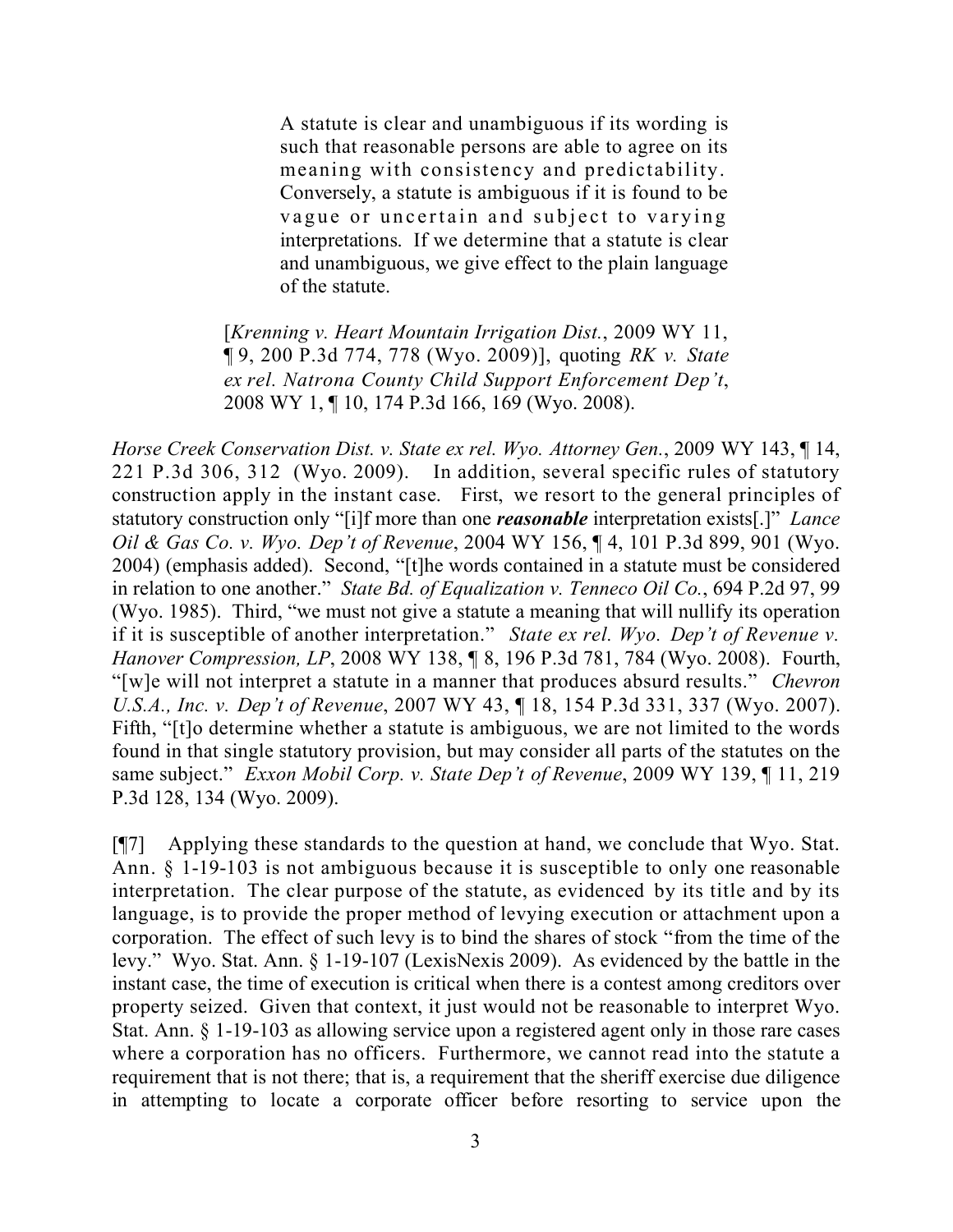corporation's registered agent. The only reasonable reading of the statute is that, where a corporate officer is not present to be served when service is attempted, service may be made upon the corporation's agent for service of process.

[¶8] Wyo. Stat. Ann. § 17-16-501 (LexisNexis 2009) requires that every corporation maintain a registered agent. We have said that the purpose of registered agent statutes is "to require Wyoming corporations doing business within the state to maintain an office with a registered agent within the state and the jurisdiction of its courts where summons can be served and upon whom such service can be made." *U.S. Aviation, Inc. v. Wyo. Avionics, Inc.*, 664 P.2d 121, 126 (Wyo. 1983). Wyo. Stat. Ann. § 17-28-104 (LexisNexis 2009) and W.R.C.P. 4(d)(4) contemplate service upon a corporation via service upon its registered agent. A reading of Wyo. Stat. Ann. § 1-19-103 that would limit service upon the agent to those cases where a corporation has no officers, or where the corporate officers have absconded, or are in hiding, or otherwise cannot be located, would nullify not only the general purpose of the registered agent statutes, but the purpose of the statutes designed to allow levy upon corporate stock.

[¶9] The bankruptcy trustee contends that this interpretation of Wyo. Stat. Ann. 1-19-103 runs counter to the requirement in Wyo. Stat. Ann. 1-19-102 (LexisNexis 2009) that a corporate officer, *if there is one in the state*, respond to the levy with "a certificate under his hand stating the number of rights or shares which the defendant holds . . .[,]" and that only if there is no officer within the state, the agent is to provide such information. We do not find this to be a contradiction. The function of the registered agent is to accept service of process. It is the function of the corporate officers to respond substantively once the fact of service has been communicated to them. It is not illogical or unreasonable for the legislature to have committed the latter duty to the registered agent only in the absence of any corporate officer.

## *Is a security interest in corporate stock perfected, pursuant to Wyo. Stat. Ann. § 1-19-103, when service of a writ of execution is made on a law partner of the corporation's registered agent?*

[¶10] CWCapital argues that service on a registered agent's law partner should be considered valid under Wyo. Stat. Ann. § 1-19-103 because a law partner should be considered an "employee" of the corporation's registered agent under W.R.C.P. 4(d)(1). We reject this argument for two reasons: First, W.R.C.P. 4 governs the service of a summons and complaint, not the service of a writ of execution. Second, W.R.C.P. 4(d)(1) relates to personal service upon an individual, not to service upon a corporation, which is governed by W.R.C.P. 4(d)(4). Furthermore, we find no need to look to W.R.C.P. 4 for guidance in this matter because Wyo. Stat. Ann. § 1-19-103 specifically addresses the procedure for making levy on corporate stock and is clear as to who can be served with a writ of execution. *See Olsen v. State*, 2003 WY 46, ¶ 168, 67 P.3d 536,